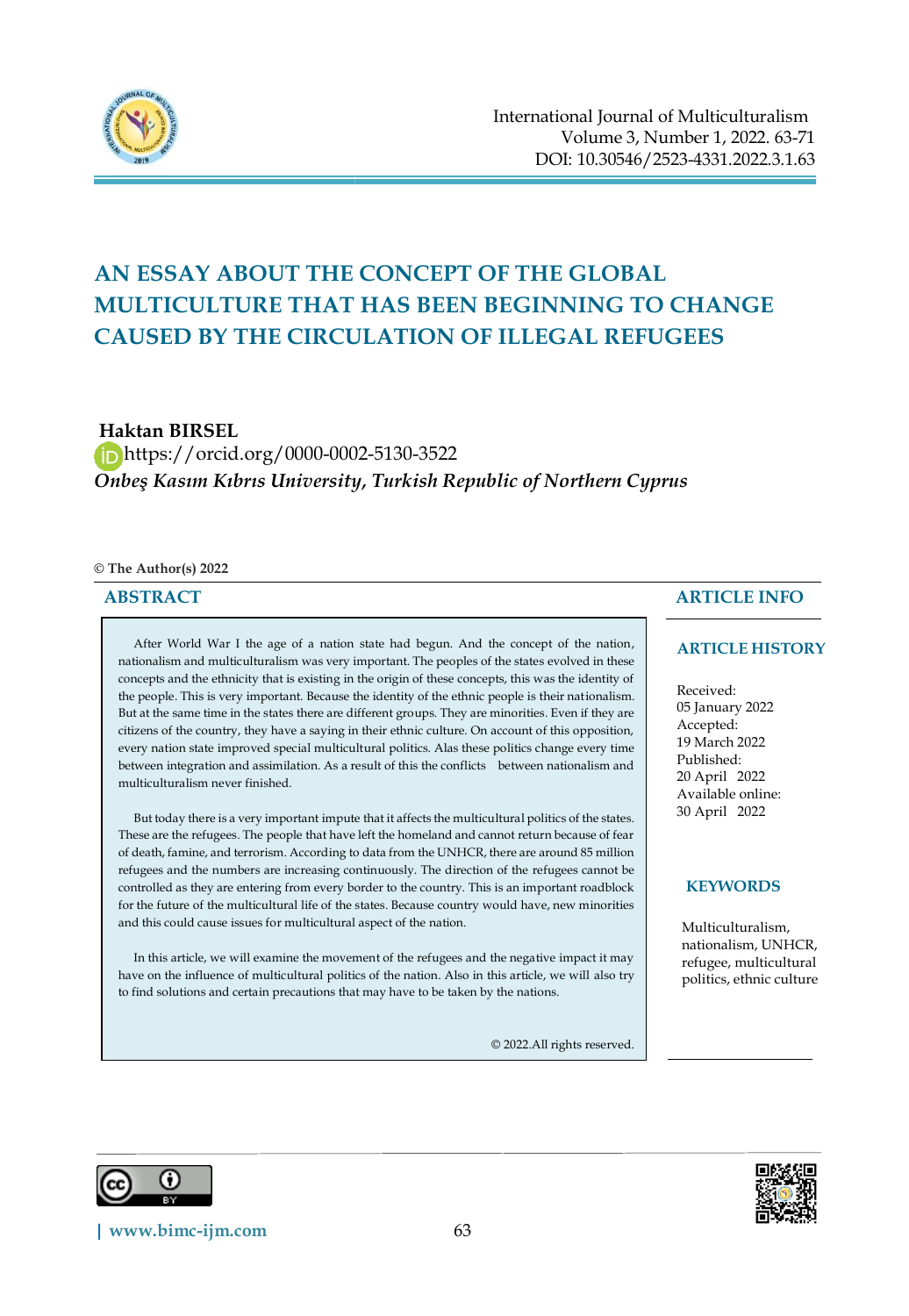# **Introduction**

During humankind's history, humans have been displaced by many factors, which includes wars and altercations with the government. With this being said every human has changed their culture and in time, this movement has transformed into a heterogeneous structure. Therefore, because of this reason, multicultural life has been around since the beginning of the World.

But this multicultural life has been progressing in different ways for every people and nation. As a result; today it can easily be seen in many different politics and multiculturalism and it has been accepted as a very important problem for every nation. From the past until today, the concept of multiculturalism is on the main discussion in the World.<sup>1</sup>

It can be said that multiculturism is a social form of living by gathering different ethnic groups together. However, this definition is not enough to explain this concept. Since this concept does not have a common definition, the states could not find a way to differentiate between nationalism and multiculturalism. Especially after the beginning of the period of nation-states, the government became strong with nationalism. But the different ethnic groups that live in the same states were the problem for the states. <sup>2</sup>

Countries wanted homogeneous people and tried to change their smaller ethnic groups' culture. It was easier to politicize the rule "either love or leave". <sup>3</sup> In the long history of humankind, many bloody wars have started because of this.

Henceforth the multiculturalism concept has passed different stages until the present day. Now it is being defined in these five fundamental principles. <sup>4</sup>

**First:** Protecting the minority's culture and the right to continue the culture

 $\overline{\phantom{a}}$ 

<sup>&</sup>lt;sup>1</sup> Simpson YİNGER, "Racial and Cultural Minorities", Harper &Brothers Edition, New York, 1953 (pp. 324-400).

<sup>2</sup> [https://www.coe.int/en/web/minorities/home.](https://www.coe.int/en/web/minorities/home)

Paul Weis, https://www.unhcr.org/protection/travaux/4ca34be29/refugee-convention-1951travaux-preparatoires-analysed-commentary-dr-paul.html.

<sup>4</sup> Hugh MIALL, "Minority Rights in Europe", Council on Foreign Relations Affairs Press, New York, 1994, (pp. 56-98).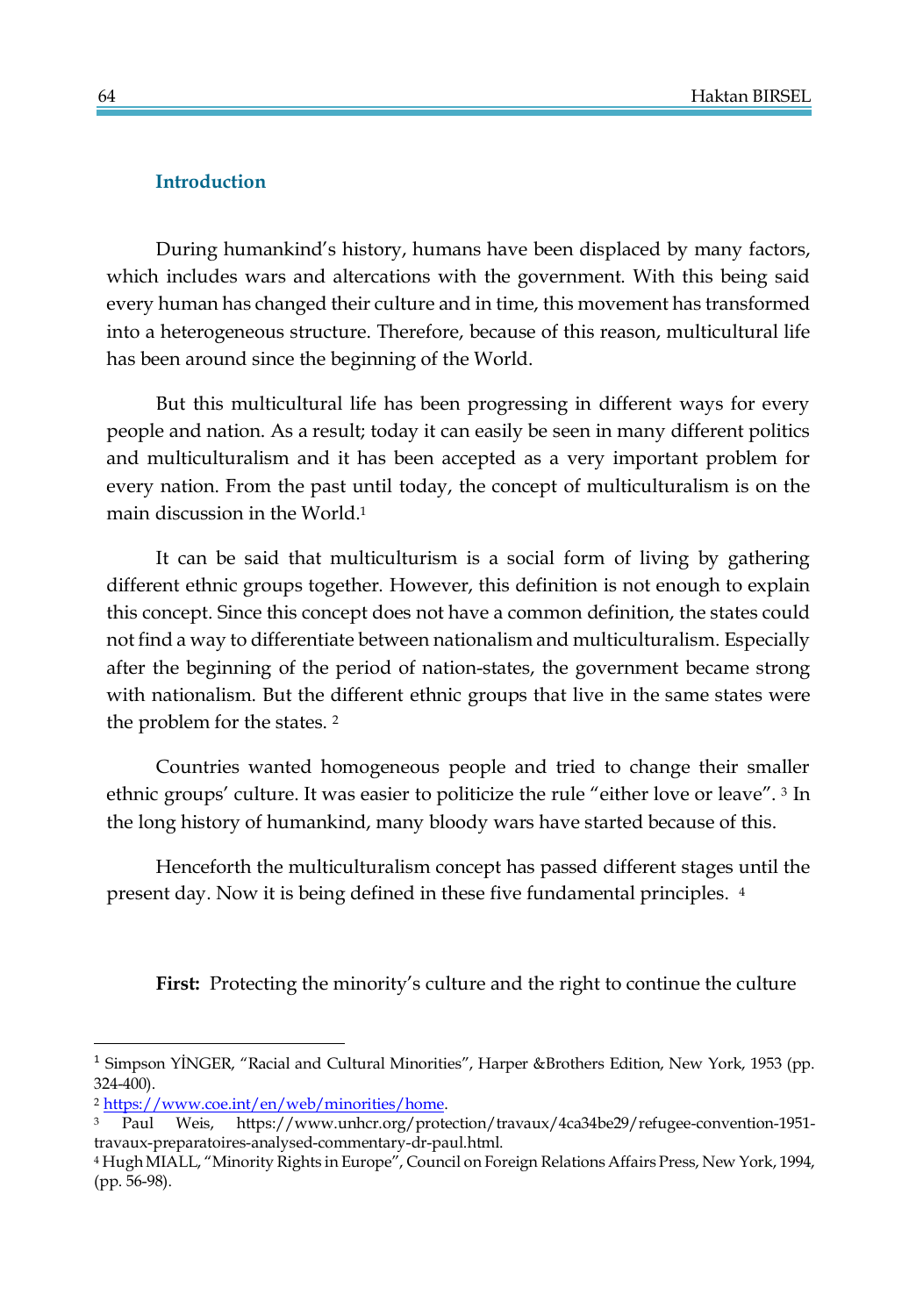**Second:** Being able to integrate into a different culture without losing its identity

**Third:** Accepting the identity of the country

**Fourth:** The minority culture and heritage are accepted by the nation

**Fifth:** not accepting this is an international problem, if the states could not find a solution.

However, the basics of multiculturalism have been affected negatively in this century. Especially after the collapse of the USSR in 1990, this changed every political system and the world entered a state of chaos. The causes of this chaos are; US interventions, International terrorism, the Arab Spring, and civil wars. As a result, the hyperactive illegal movement of humans began.

The number of refugees increases every day. The refugees are illegal occupiers and they try to find where they can live without taking harm. Nevertheless, because the numbers are so high, they are a very real problem for the host country. And the administration of the host nation cannot find an efficient solution for them. The state politics in multicultural is not enough for this new problem.

This is a very big problem that is unique to this century. Because today millions of refugees are moving around the World without a home. And once they find a place where they can live without the danger of death, they settle in. In addition to settling the refugees, a new problem arises in the host country. And the governments try to find new policies for the unexpected visitors. In this article, we will examine the effect refugees have in the social lives of the host country and try to find solutions for this problem after the analysis.

# **A look at the global movement of refugees**

 $\overline{\phantom{a}}$ 

The movement of humans has been observed in every period of history. This movement and settling in new areas eliminated the intercourse of the slang and therefore the ideologies of the race disappeared. Moreover, in place of racism, ethnicity that was characterized by cultural relations was set. <sup>5</sup>

<sup>5</sup> Norman YETMEN - Hoy C. STEELE, "Majority&Minority", Publishes of the University of Kansas, 1972 (pp. 120-245).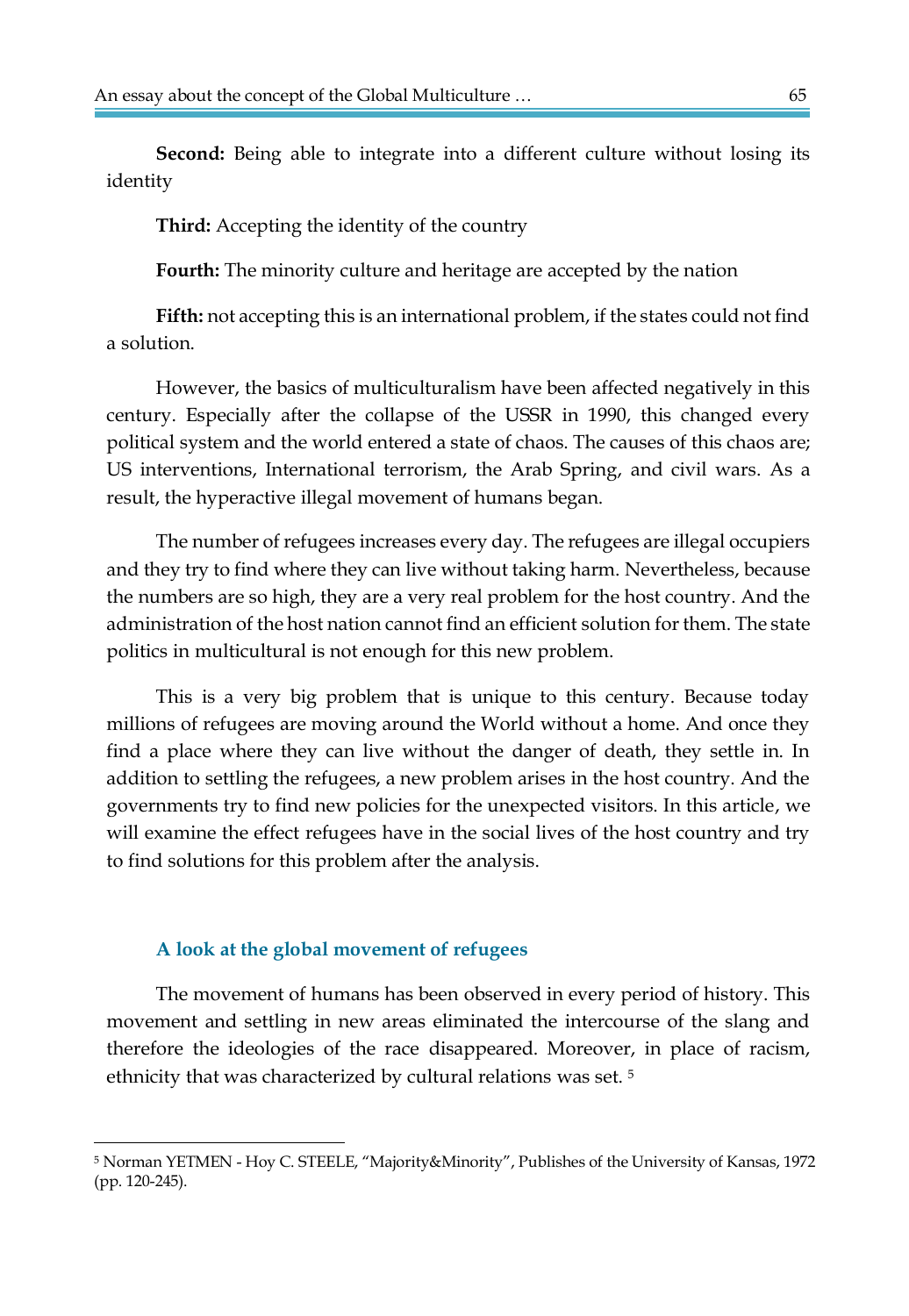Account of today every person is an ethnic person. Alas, this change did not bring good life to the people. The people were face to face with conflicts instead of peace. Now we are continuing our lives on a national but at the same time on a multicultural level.

The history of humanity is very long. In addition, it has passed from important points by evolving. It has taken a long time to understand the important effect refugees had on multiculturalism.

The first important point for the world is the First World War which demolished the period of imperials and kingdoms. After the war, every administration type changed, and the period of state nation and nationalism began. Because the victories from the war expanded, they did not know what to do with the different cultures that rested there before. The nation-states had been a heterogeneous population. After this period, a new war began "The Conflict of Nationalism and Minorities". This has been continuing since the Second World War and it is continuing to this day. For every country for every continent, multicultural policies are interchangeable.

After the Cold War, the world entered a new social and cultural period. In Asia Central and Caucasus, ex-Soviet republics were independent, but they had two big problems: economy and multiculturalism. Moreover, from their independence until today their economic problems are continuing. In addition, the government of these new states is continuing to search for useful multicultural policies just like the others. <sup>6</sup>

After the collapse of the USSR, there were two important reasons that halted the progress of the multiculturalism concept. This is the invasion of Iraq and Afghanistan by the US and the increase of international terrorism. Because of these two problems, millions of refugees preferred leaving their country rather than dying in their country. Finally, the movement of refugees and meeting enormous crowds in the host country has been a very important and unsolvable problem for the states. Because after refugees came to the host country, they did not want to return and wanted to stay legally or illegally. As a result, they are transformed into new minorities.<sup>7</sup>

 $\overline{a}$ 

<sup>6</sup> https://www.unhcr.org/figures-at-a-glance.html

<sup>7</sup> https://www.unhcr.org/history-of-unhcr.html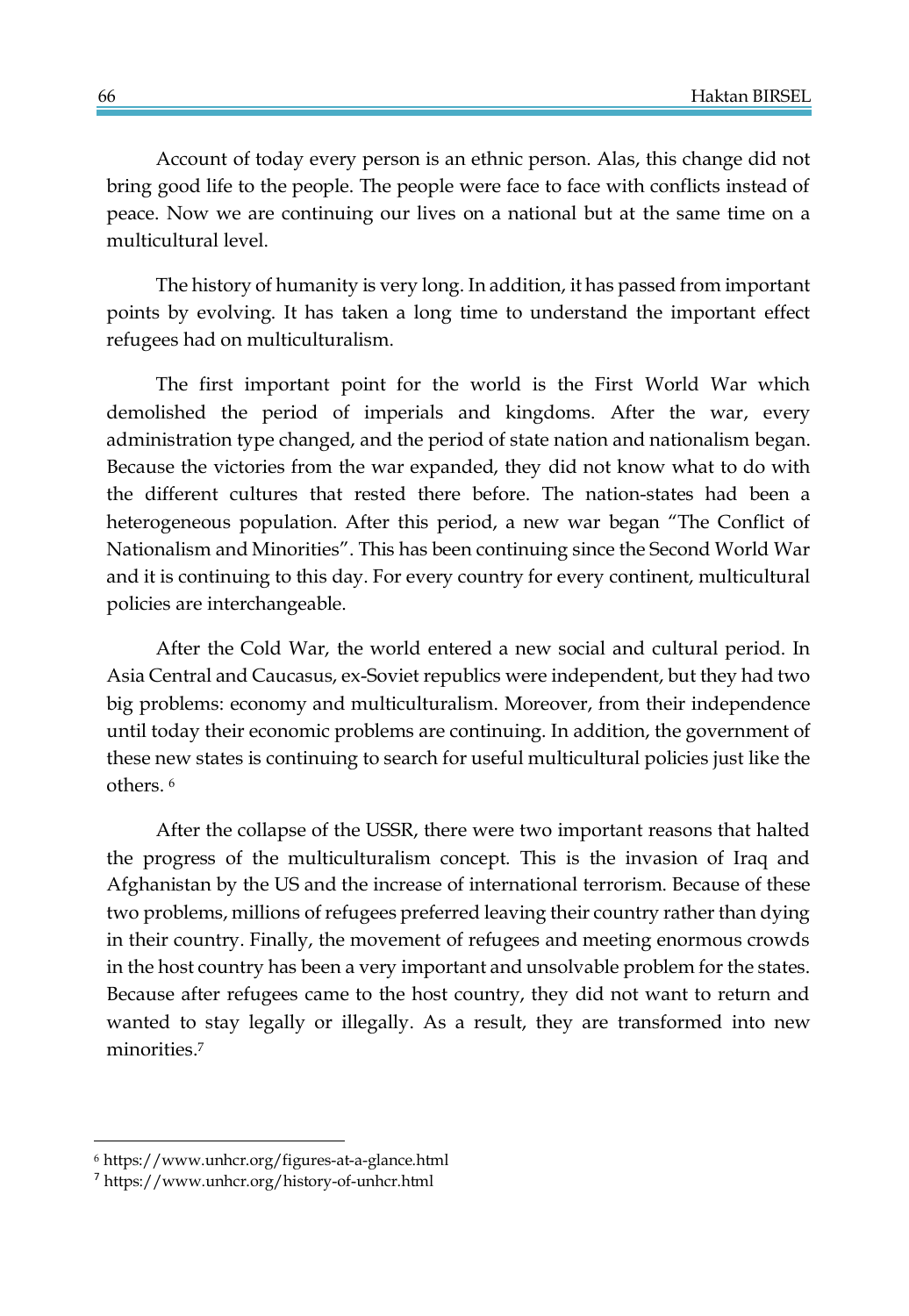Refugees: the humans that could not find a way to live in their country and because of this left their homeland. In addition, they have to use different and difficult solutions since they are not thinking of returning to their homeland. <sup>8</sup>

They have collective priorities. They are from different cultural groups. They have left their homelands never to go back. These refugee groups have many women and children. When they leave their country, they destroy all forms of their identification and government-issued papers, this is illegal. The condition for these voyages are very tough and sometimes half of the travelers are dead. The living conditions are very poor in the country. Usually, they carry diseases that are contagious. The refugees usually accept death before taking on the voyage.

The number of refugees is very important for multiculturalism. Because it is very easy to integrate them if their numbers are low. However, if the volume of refugees is high then the problems for the host states begin. Because of so many refugees, the multicultural life of the host country begins to change in a negative way.

Generally, this problem began after the Second World War. This problem grew very fast and to find a solution for it the UN established "The office of United Nations High Commissioner for Refugees".<sup>9</sup>

According to the UNHCR, there are 82.2 million refugees in the world today. So out every one out of every 95 persons is a refugee. This number increases every day without any stops. Every day around 32,000 is made refugees.

Therefore, this is a very important problem for every nation in the world.

The first problem area is the difficulty of counting the refugees. According to UNHCR, all refugees in the World are not accounted for. Only one out of five the total are living in the refugee camps. What about the others? They are illegal visitors to the host country, or they are trying to stay alive by any means necessary.

The other problem is the chaos that ensues after the wars. Because generally, humans become refugees during or after wars. For example, approximately 3 million Ukrainians have become refugees in only 10 days.<sup>10</sup>

 $\overline{\phantom{a}}$ 

<sup>8</sup> https://www.unhcr.org/asylum-seekers.html

<sup>9</sup> <https://www.unhcr.org/1951-refugee-convention.html>

<sup>10</sup> Benoit BREVILLE, "Ukraine, L'Engrenage", Le Monde Diplomatique, Avril 2022, pp. 14.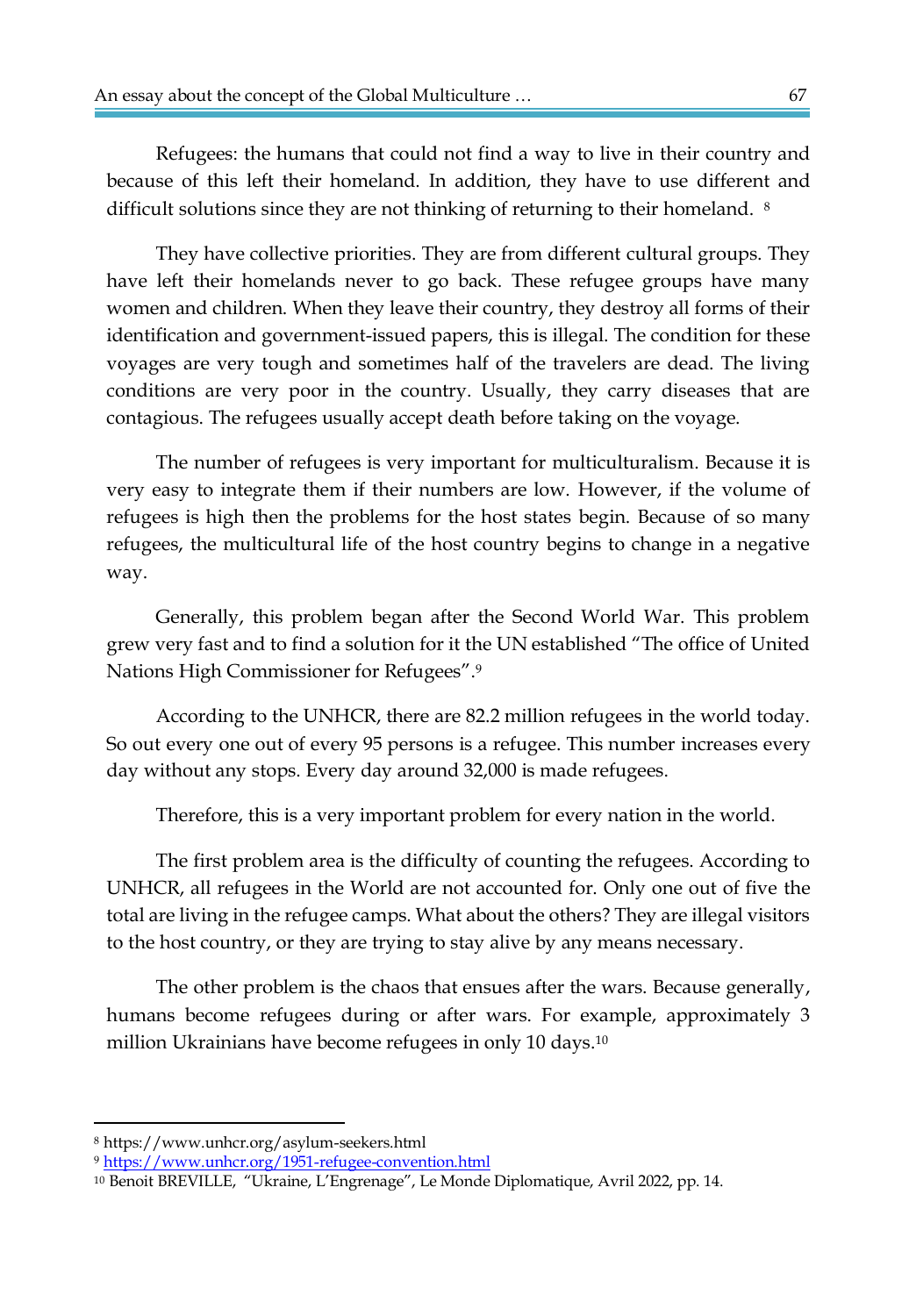The third problem is the borders are not protected well even if they with surrounded by high technological systems. In addition, because of this reason, every border good or bad is a permeable border for refugees. Because of this reason, it is impossible to turn our backs on the refugees and embarrass them.

Especially for a long-time millions of people from the Middle East, Asia and Africa have been regularly escaping to the West to secure better lives. Because of this, the host countries in the West have had their social lives changed in a negative direction.

Even though the refugees come to the host country without any identification, they very much desire to match their cultures from their original country. In addition, this desire causes problems and damages the multicultural lives of the host country in the medium term.

When we look at Yemen. After 20 years around 5-6 million people were displaced there. Since 2001, 10 million Afghan people have been living in other countries or refugee camps. Because of the civil wars and international terrorism, millions of Africans have been escaping to countries outside of Africa. When we look at the data from the UNHCR, it is revealed that many countries that have been through war are empty now. The people that are living in different countries are not refugees anymore they are a new kind of minority.

When we look at human history, it can easily be seen that refugees have existed in every period. Again, it can be seen that refugees were affected by the demography of the autochthonous people. For example 300 BC ( Before Christ), Alexander the Great had invaded all of Asia. Eventually, so many people were displaced and because of the new civilization appeared "The Civilization of Helene". After the 12th century, this time a new emperor the "Great Mongol" Genghis Khan had invaded all of Asia excluding the Caucasus. With this invasion, many Asians like the Tatars came to the Caucasus.

# **The analysis and conclusion**

These three properties of the refugees are the main ones that disorder the multiculture of the host country. The first one is, that they leave their homeland never to return, the second is the overcrowding the refugees cause, and the third is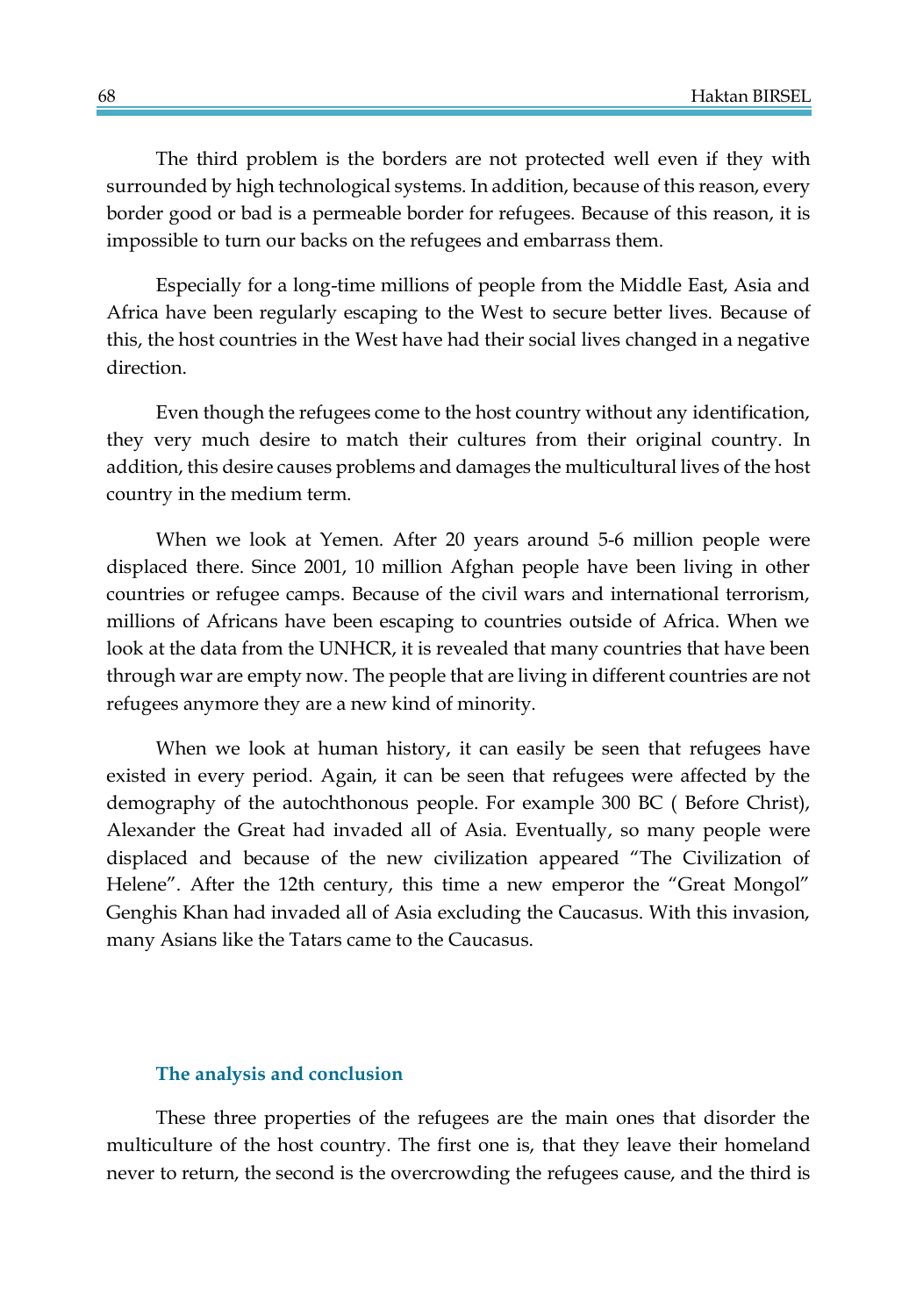wanting to save their heritage and culture without trying to integrate into the new country.

When we look at history, it is easy to find many examples where this problem is unsolvable. For example, the war in 1948 (Arab-Israel war) has important evidence that shows the problem. After this war, 500,000 Palestinians had left their homeland as they passed through Lebanon and Jordan.<sup>11</sup> A part of these refugees stayed at the camps made by the UN and the others started living illegally in the aforementioned countries.12 After 20 years, the number of Palestinian refugees increased tenfold, and nowadays you can see Palestinian cities in these two countries. Another issue with this, Lebanon and Jordan eventually started losing their identity. Because of the war the tension never finished, this civil war demolished both these states. <sup>13</sup>

The same problem was seen in 2010 in Syria. When the civil war had begun, 10 million Syrians have had to escape to Turkey and nowadays they have been living either legally or illegally. However, it is certain that the Syrians living in Turkey now will be a big problem in the future for the multicultural structure of Turkey. <sup>14</sup>

When we look at the same subject in Europe, we can see the same problem. Many migrants and refugees go to live in the ghettos of these countries, and they do not leave their language or culture.<sup>15</sup>

Eventually, history is showing us what will happen in the near future. It shows us that we need new strategies for multiculturalism. Of course, the governments have to help them but they need to find new strategies effective, and actual multicultural policies have to be saved. Therefore, the measures that we take have to be taken in this direction.

We should not forget that the refugees are human beings that had to leave their country or die. The main causes are death and hunger caused by the war. Because of this, every nation in the world has to help them. However, at the same time, the nations have to save their multicultural social lives. Helping refugees is

 $\overline{\phantom{a}}$ 

<sup>11</sup> Philippe REKAEWICZ, "Millions of Palestinian, Refugees in the Middle East", Le Monde Diplomatique, February 2000, pp.2.

<sup>12</sup> Alain GRESH, "Defining Palestine", Le Monde Diplomatique, February 2011, pp. 7.

<sup>13</sup> Augusta CONCHIGLIA, "Les Trois Combats du HCR", Le Monde Diplomatique, Juin 2012, pp. 3.

<sup>14</sup> Ariane BONZON, "Ces İndesirable Refugies Syriens", Le Monde Diplomatique, Mai 2020, pp. 13.

<sup>15</sup> Jean MATRINGE, "Is Europe Realy a Sanctuary?", Le Monde Diplomatique, May 2017, pp.23.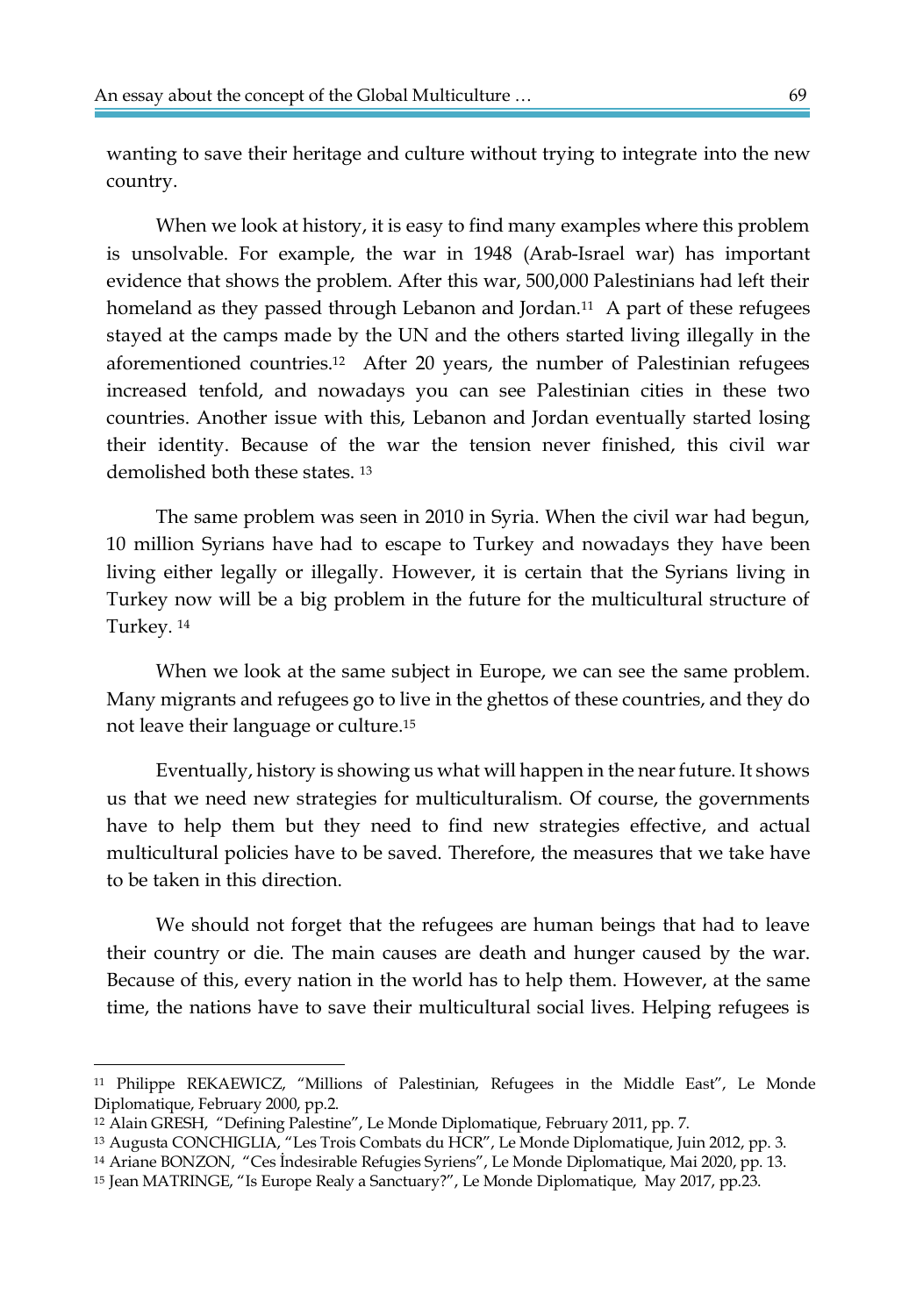necessary and is the mission of humanity. However, the nations also have to find ways to volunteer integration measuring for the refugees.

Today the practices of the European countries are not useful for refugee integrations. Their political purpose seems to disassociate. The migrants and refugees have to live in the ghettos. In this position, it is impossible to integrate. An important question comes up. What and how can we do this? First is dissociating, they can be placed in small groups in cities or villages. We have to assist and have to teach the host people. In addition, governments have to take precautions against discrimination.

# **Disclosure statement**

No potential conflict of interest was reported by the author.

**Contact Information**

**E-mail:** haktanbirsel@gmail.com